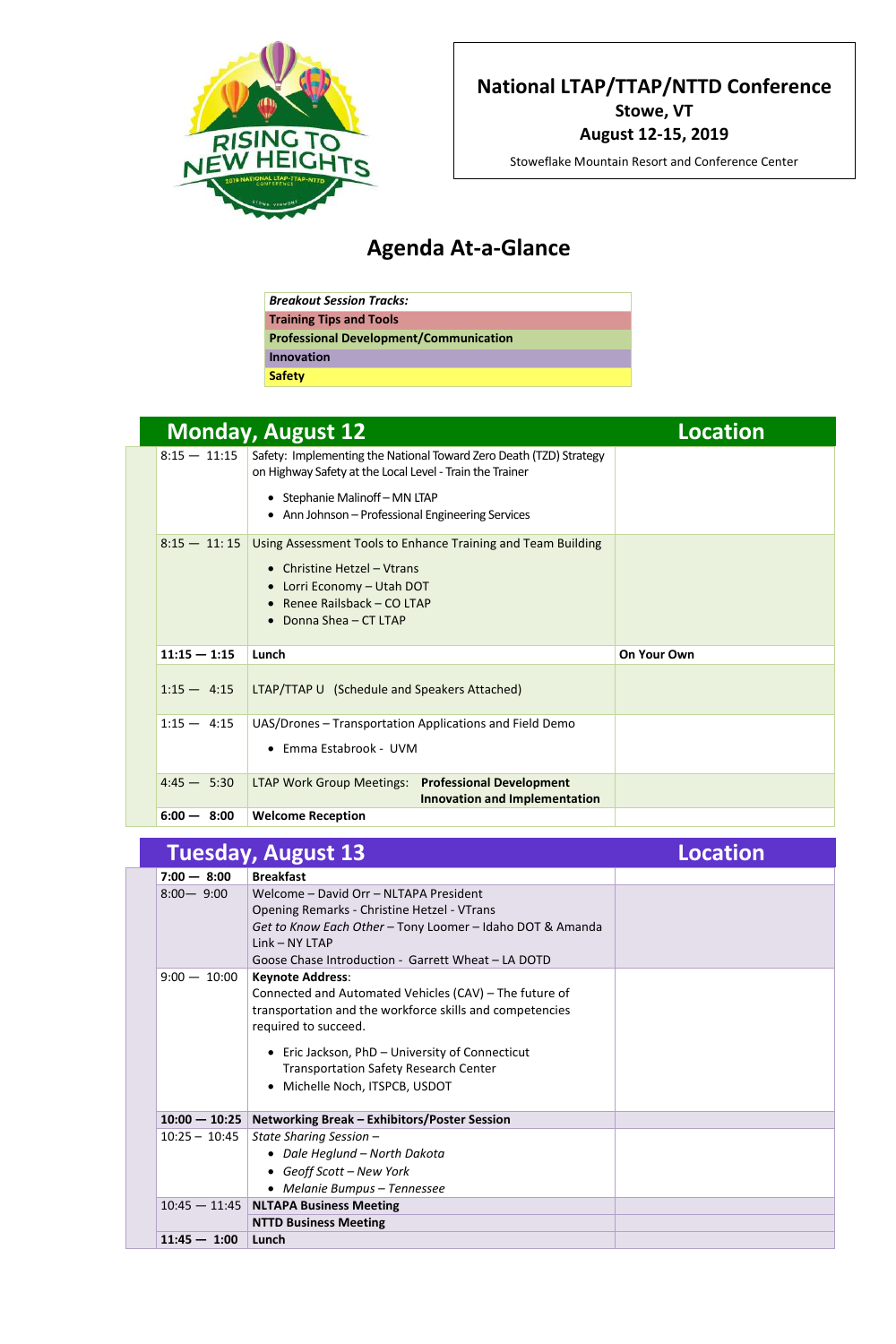|  | $1:00 - 1:30$  | <b>State Sharing Session:</b><br>• Theresa Schwartz $-$ Connecticut<br>• Randy Bowling - Nevada<br>• Tony Loomer - Idaho<br>• Steve Strength - Louisiana<br>• Matt Ulberg - Montana                                |  |
|--|----------------|--------------------------------------------------------------------------------------------------------------------------------------------------------------------------------------------------------------------|--|
|  | $1:30 - 2:30$  | <b>Plenary Session – Leading Through Change</b><br>Kenya Rutland - KJR Consulting                                                                                                                                  |  |
|  | $2:30 - 3:00$  | <b>State Sharing Session:</b><br>• Greg Vavra – South Dakota<br>• Matt Carter - Delaware<br>• Katherine Stanley– Minnesota<br>$\bullet$ Leila Kral - Idaho<br>• Beth O'Donnell - Virginia                          |  |
|  | $3:00 - 3:25$  | <b>Networking Break</b>                                                                                                                                                                                            |  |
|  |                | <b>Training Tools &amp; Tips Tre</b><br><b>Bruce Drewes - ARTBA</b><br>• Tom Peters - MnDOT - Clear Roads<br>• Stephanie Lewis $-$ FL LTAP<br>Leading Through Change - Part II<br>• Kenya Rutland - KJR Consulting |  |
|  | $3:30 - 4:30$  | <b>Future Trends in Training</b><br>• Steven Dobberowsky - Cornerstone<br>• Stacey Jones - National Highway Institute<br>• Stan Woronick - National Highway Institute                                              |  |
|  |                | Safe Transportation for Every Pedestrian - 2.0<br>Hillary Isebrands - FHWA<br>$\bullet$<br>• Wayne Emington - FHWA                                                                                                 |  |
|  | $4:45 - 5:30$  | <b>LTAP Work Group Meetings:</b><br><b>Safety</b><br><b>Partnerships</b>                                                                                                                                           |  |
|  | <b>Evening</b> | Dinner on your own but make sure to come back for the<br>networking event at 7:30 pm, you won't want to miss it!                                                                                                   |  |
|  | 7:30           | <b>Networking Event</b>                                                                                                                                                                                            |  |

|                 | <b>Wednesday, August 14</b>                              | <b>Location</b> |
|-----------------|----------------------------------------------------------|-----------------|
| $17:30 - 8:20$  | <b>Breakfast (LTAP Regional Meeting Tables Reserved)</b> |                 |
| $ 8:30 - 9:30 $ | <b>Partner Updates (LTAP-TTAP-NTTD partners)</b>         |                 |

|                 | • AASHTO- Kelly Hardy                                      |  |
|-----------------|------------------------------------------------------------|--|
|                 | • APWA - Tammy Bennett                                     |  |
|                 | • NACE - Tim Hens/Kevan Stone                              |  |
|                 | • NNTW - Stephanie Ivey                                    |  |
|                 | <b>Michael Davies</b><br>$\bullet$ NHI -                   |  |
| $9:30 - 10:15$  | <b>LTAP-DOT Partnership Success Stories</b>                |  |
|                 | • Renee Railsback $-$ CO LTAP                              |  |
|                 | • Rusty Lee $-$ DE LTAP                                    |  |
|                 | • Tim Colling - MI LTAP                                    |  |
| $10:15 - 10:45$ | <b>Networking Break</b>                                    |  |
|                 |                                                            |  |
| 10:45 - 11:45   | <b>Plenary Session - LTAP-TTAP:</b>                        |  |
|                 | FHWA Center for Local Aid Support (CLAS) – Part 1          |  |
|                 | • Victoria Peters - FHWA CLAS                              |  |
|                 | <b>Plenary Session - NTTD:</b>                             |  |
|                 | Growing the skills and competencies to address the rapid   |  |
|                 | evolution of Intelligent Transportation Systems- Part 1    |  |
|                 | • David Jackson, VOLPE                                     |  |
|                 | • Michelle Noch, ITSPCB, USDOT                             |  |
| $11:45 - 1:00$  | <b>Passing the Gavel Lunch (Introduction of New NLTAPA</b> |  |
|                 | Leadership)                                                |  |
| $1:10 - 1:45$   | FHWA Center for Local Aid Support (CLAS) – Part 2          |  |
|                 | • Victoria Peters, FHWA CLAS                               |  |
|                 | Growing the skills and competencies to address the rapid   |  |
|                 | evolution of Intelligent Transportation Systems- Part 2    |  |
|                 | • David Jackson, VOLPE                                     |  |
|                 | • Michelle Noch, ITSPCB, USDOT                             |  |
| $1:45 - 1:55$   | <b>State Sharing Session-</b>                              |  |
|                 | Denise Brown - North Dakota                                |  |
|                 | Walt Catlett - TTAP                                        |  |